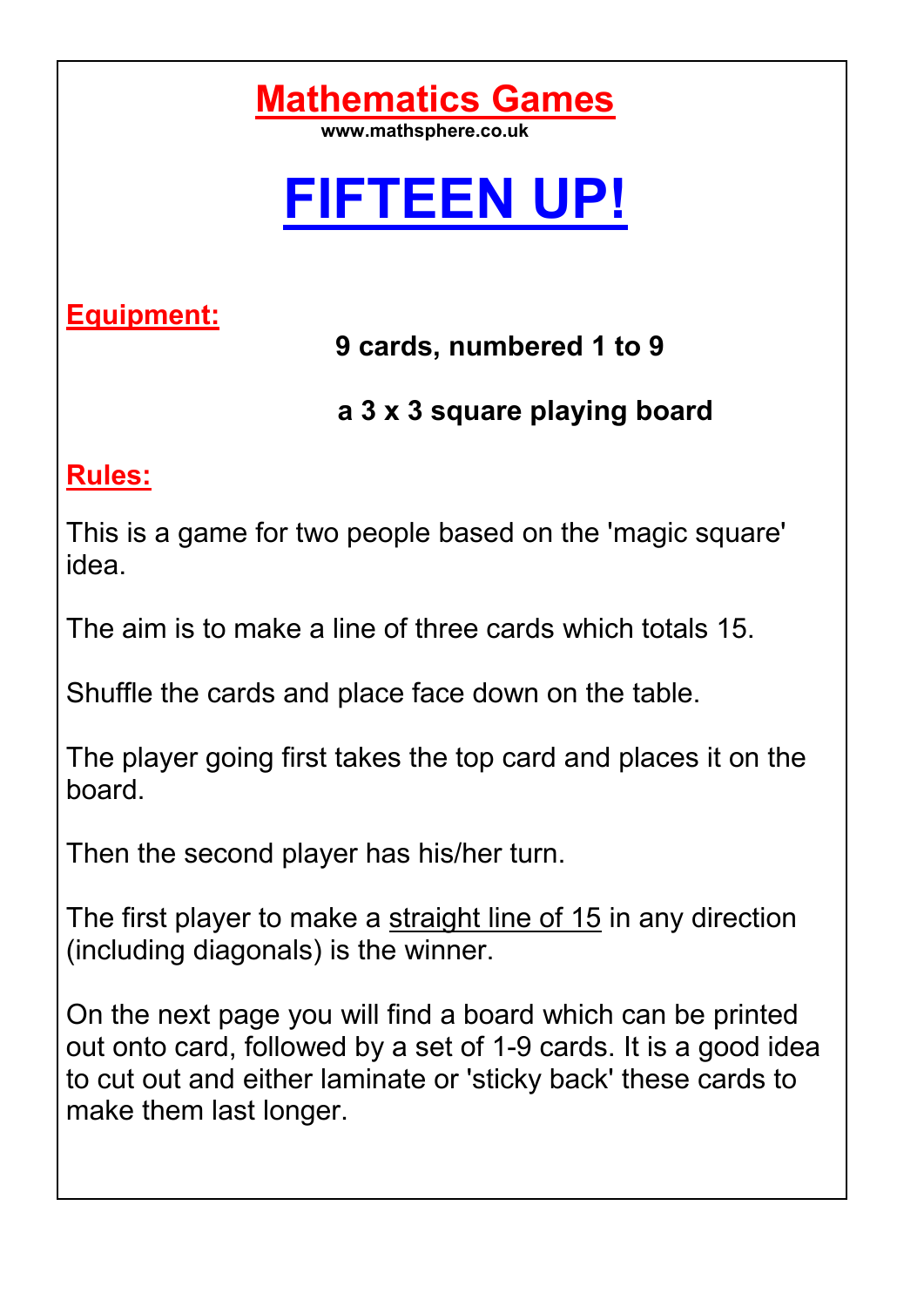

Now, three numbers that make 15 - that's 1, 5 and 9 or ...........

The aim is to make a line of three cards which totals 15.

Shuffle the cards and place face down on the table.

The player going first takes the top card and places it on the board.

Then the second player has his/her turn.

The first player to make a straight line of 15 in any direction (including diagonals) is the winner.